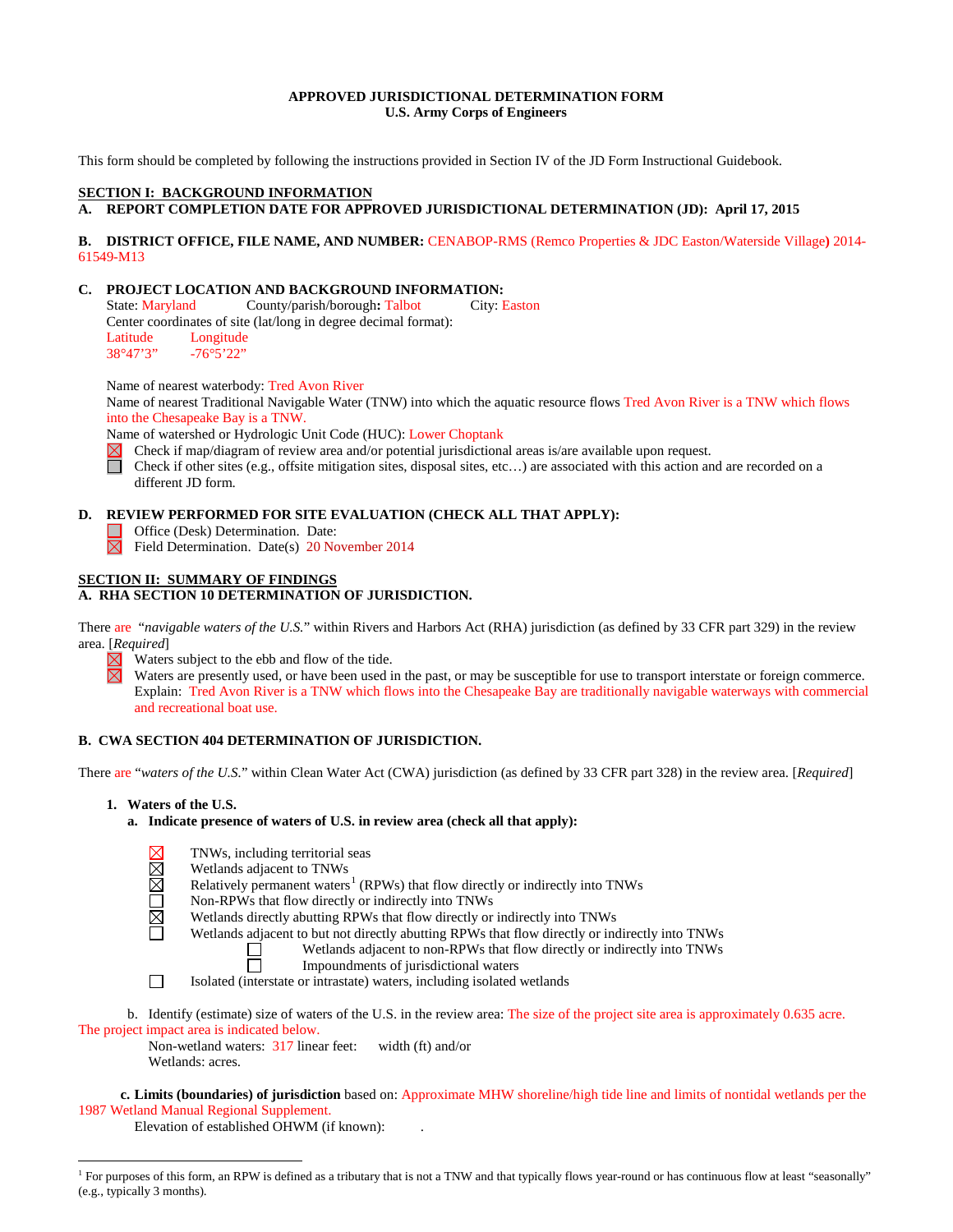## **2. Non-regulated waters/wetlands (check if applicable): [2](#page-1-0)**

Potentially jurisdictional waters and/or wetlands were assessed within the review area and determined to be not jurisdictional. Explain:

## **SECTION III: CWA ANALYSIS**

## **A. TNWs AND WETLANDS ADJACENT TO TNWs**

**The agencies will assert jurisdiction over TNWs and wetlands adjacent to TNWs. If the aquatic resource is a TNW, complete Section III.A.1 and Section III.D.1. only; if the aquatic resource is a wetland adjacent to a TNW, complete Sections III.A.1 and 2 and Section III.D.1.; otherwise, see Section III.B below**.

#### **1. TNW**

Identify TNW: the Tred Avon River and its headwaters

Summarize rationale supporting determination: Tred Avon River is a TNW which flow into the Chesapeake Bay is a tidal navigable waterway.

#### **2. Wetland adjacent to TNW**

Summarize rationale supporting conclusion that wetland is "adjacent":

## **B. CHARACTERISTICS OF TRIBUTARY (THAT IS NOT A TNW) AND ITS ADJACENT WETLANDS (IF ANY):**

**This section summarizes information regarding characteristics of the tributary and its adjacent wetlands, if any, and it helps determine whether or not the standards for jurisdiction established under Rapanos have been met.** 

**The agencies will assert jurisdiction over non-navigable tributaries of TNWs where the tributaries are "relatively permanent waters" (RPWs), i.e. tributaries that typically flow year-round or have continuous flow at least seasonally (e.g., typically 3 months). A wetland that directly abuts an RPW is also jurisdictional. If the aquatic resource is not a TNW, but has year-round (perennial) flow, skip to Section III.D.2. If the aquatic resource is a wetland directly abutting a tributary with perennial flow, skip to Section III.D.4.** 

**A wetland that is adjacent to but that does not directly abut an RPW requires a significant nexus evaluation.** Corps districts and EPA regions will include in the record any available information that documents the existence of a significant nexus between a relatively permanent tributary that is not perennial (and its adjacent wetlands if any) and a traditional navigable water, even though a significant nexus finding is not required as a matter of law.

**If the waterbody[3](#page-1-1) is not an RPW, or a wetland directly abutting an RPW, a JD will require additional data to determine if the waterbody has a significant nexus with a TNW. If the tributary has adjacent wetlands, the significant nexus evaluation must consider the tributary in combination with all of its adjacent wetlands. This significant nexus evaluation that combines, for analytical purposes, the tributary and all of its adjacent wetlands is used whether the review area identified in the JD request is the tributary, or its adjacent wetlands, or both. If the JD covers a tributary with adjacent wetlands, complete Section III.B.1 for the tributary, Section III.B.2 for any onsite wetlands, and Section III.B.3 for all wetlands adjacent to that tributary, both onsite and offsite. The determination whether a significant nexus exists is determined in Section III.C below.**

#### **1. Characteristics of non-TNWs that flow directly or indirectly into TNW**

**(i) General Area Conditions:** Watershed size: **Pick List** Drainage area: 85.7 acres **Pick List** Average annual rainfall: inches Average annual snowfall: inches

## **(ii) Physical Characteristics:**

(a) Relationship with TNW:  $\boxtimes$  Tributary flows directly into TNW. Tributary flows through **Pick List** tributaries before entering TNW.

Project waters are **Pick List** river miles from TNW. Project waters are **Pick List** river miles from RPW.

<span id="page-1-0"></span> <sup>2</sup> Supporting documentation is presented in Section III.F.

<span id="page-1-1"></span><sup>&</sup>lt;sup>3</sup> Note that the Instructional Guidebook contains additional information regarding swales, ditches, washes, and erosional features generally and in the arid West.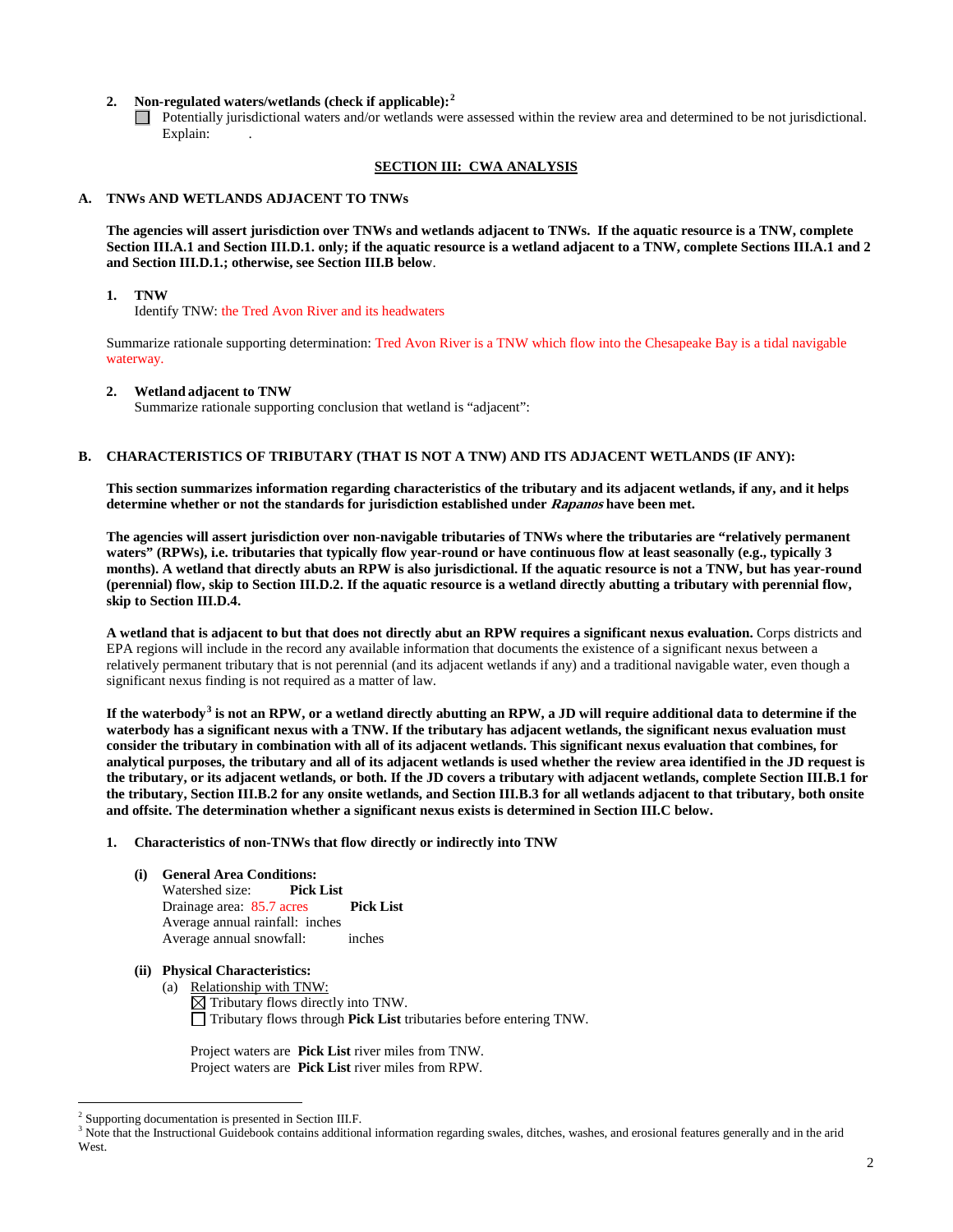|         | Project waters are Pick List aerial (straight) miles from TNW.<br>Project waters are Pick List aerial (straight) miles from RPW.<br>Project waters cross or serve as state boundaries. Explain:                                                                                                                                                                                                                                                                                                                                                                                                                                                          |
|---------|----------------------------------------------------------------------------------------------------------------------------------------------------------------------------------------------------------------------------------------------------------------------------------------------------------------------------------------------------------------------------------------------------------------------------------------------------------------------------------------------------------------------------------------------------------------------------------------------------------------------------------------------------------|
|         | Identify flow route to $TNW4$ :<br>Tributary stream order, if known:                                                                                                                                                                                                                                                                                                                                                                                                                                                                                                                                                                                     |
|         | (b) General Tributary Characteristics (check all that apply):<br><b>Tributary</b> is:<br>$\boxtimes$ Natural; headwaters of the Tred Avon river<br>$\boxtimes$ Artificial (man-made). Explain: agricultural drainage ditches that flow directly into the TNW<br>Manipulated (man-altered). Explain:                                                                                                                                                                                                                                                                                                                                                      |
|         | Tributary properties with respect to top of bank (estimate):<br>Average width:<br>feet<br>Average depth:<br>feet<br>Average side slopes: Pick List.                                                                                                                                                                                                                                                                                                                                                                                                                                                                                                      |
|         | Primary tributary substrate composition (check all that apply):<br>$\boxtimes$ Silts<br>$\boxtimes$ Sands<br>Concrete<br>Cobbles<br>Gravel<br>Muck<br>Vegetation. Type/% cover:<br>Bedrock<br>$\Box$ Other. Explain:                                                                                                                                                                                                                                                                                                                                                                                                                                     |
| dithces | Tributary condition/stability [e.g., highly eroding, sloughing banks]. Explain: 1-foot deep manmade agricultural drainage                                                                                                                                                                                                                                                                                                                                                                                                                                                                                                                                |
|         | Presence of run/riffle/pool complexes. Explain:<br>Tributary geometry: Pick List<br>Tributary gradient (approximate average slope):<br>%                                                                                                                                                                                                                                                                                                                                                                                                                                                                                                                 |
|         | $(c)$ Flow:<br>Tributary provides for: Pick List emphermal to intermittant<br>Estimate average number of flow events in review area/year: Pick List<br>Describe flow regime:<br>Other information on duration and volume:                                                                                                                                                                                                                                                                                                                                                                                                                                |
|         | Surface flow is: Pick List. Characteristics:                                                                                                                                                                                                                                                                                                                                                                                                                                                                                                                                                                                                             |
|         | Subsurface flow: Pick List. Explain findings:<br>$\Box$ Dye (or other) test performed:                                                                                                                                                                                                                                                                                                                                                                                                                                                                                                                                                                   |
|         | Tributary has (check all that apply):<br>$\boxtimes$ Bed and banks<br>$\Box$ OHWM <sup>5</sup> (check all indicators that apply):<br>the presence of litter and debris<br>clear, natural line impressed on the bank<br>changes in the character of soil<br>⋉<br>destruction of terrestrial vegetation<br>shelving<br>the presence of wrack line<br>vegetation matted down, bent, or absent<br>sediment sorting<br>leaf litter disturbed or washed away<br>scour<br>sediment deposition<br>multiple observed or predicted flow events<br>water staining<br>abrupt change in plant community<br>other (list):<br>Discontinuous OHWM. <sup>6</sup> Explain: |
|         | If factors other than the OHWM were used to determine lateral extent of CWA jurisdiction (check all that apply):<br>High Tide Line indicated by:<br>Mean High Water Mark indicated by:<br>oil or scum line along shore objects<br>survey to available datum;<br>fine shell or debris deposits (foreshore)<br>physical markings;<br>vegetation lines/changes in vegetation types.<br>physical markings/characteristics<br>tidal gauges<br>other (list):                                                                                                                                                                                                   |

<span id="page-2-2"></span><span id="page-2-1"></span><span id="page-2-0"></span><sup>&</sup>lt;sup>4</sup> Flow route can be described by identifying, e.g., tributary a, which flows through the review area, to flow into tributary b, which then flows into TNW.<br><sup>5</sup>A natural or man-made discontinuity in the OHWM does not neces the OHWM has been removed by development or agricultural practices). Where there is a break in the OHWM that is unrelated to the waterbody's flow regime (e.g., flow over a rock outcrop or through a culvert), the agencies will look for indicators of flow above and below the break. <sup>6</sup>  $6$ Ibid.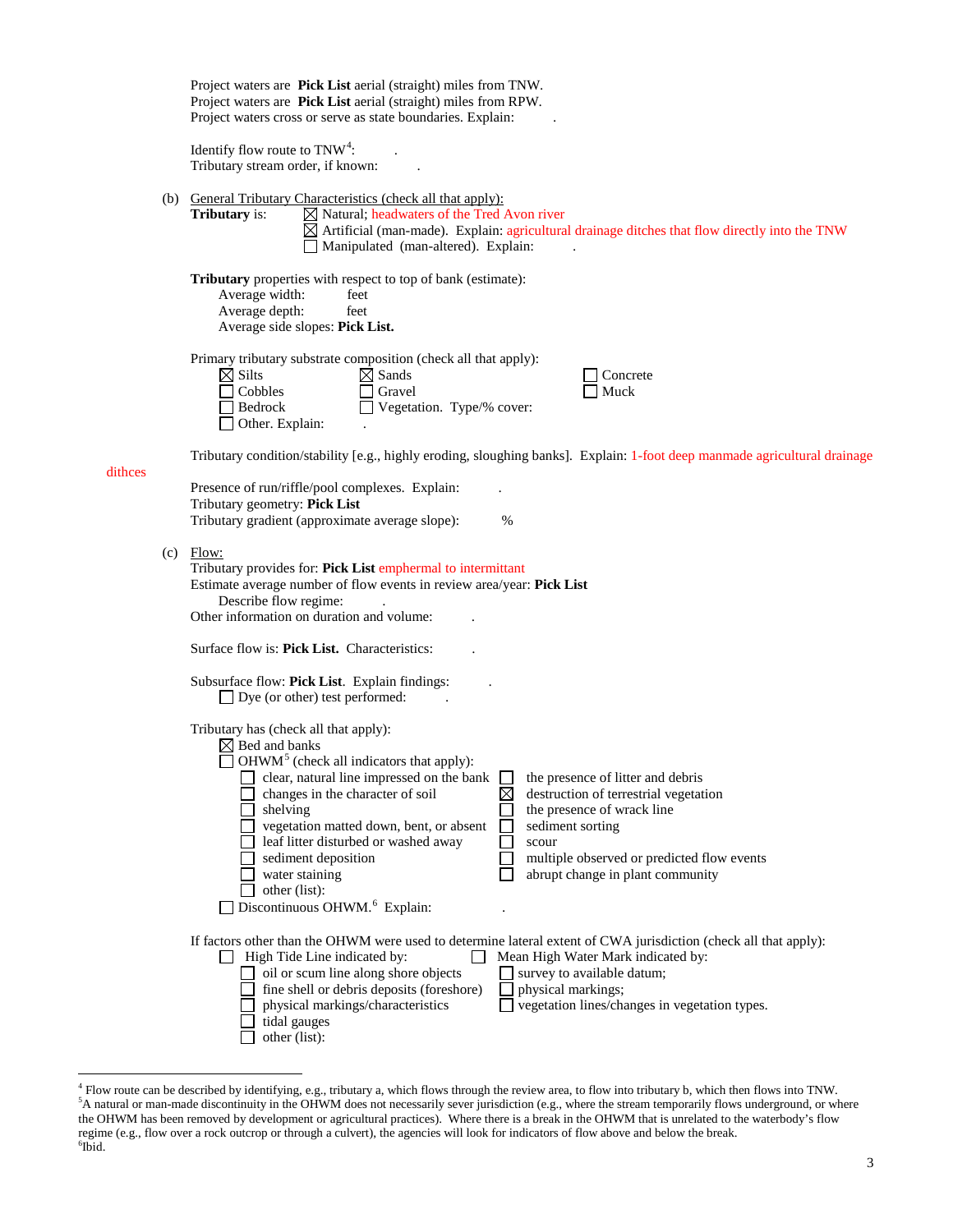## **(iii) Chemical Characteristics:**

Characterize tributary (e.g., water color is clear, discolored, oily film; water quality; general watershed characteristics, etc.). Explain:

Identify specific pollutants, if known: .

## **(iv) Biological Characteristics. Channel supports (check all that apply):**

- $\boxtimes$  Riparian corridor. Characteristics (type, average width): non impacted areas are riparian
	- Wetland fringe. Characteristics:
- П. Habitat for:
	- $\Box$  Federally Listed species. Explain findings:
	- Fish/spawn areas. Explain findings:
	- $\Box$  Other environmentally-sensitive species. Explain findings:
	- $\hfill\Box$  <br> Aquatic/wildlife diversity. Explain findings:

#### **2. Characteristics of wetlands adjacent to non-TNW that flow directly or indirectly into TNW**

#### **(i) Physical Characteristics:**

(a) General Wetland Characteristics: Properties:

Wetland size: 21 acres Wetland type. Explain: Wetland quality. Explain: Project wetlands cross or serve as state boundaries. Explain: .

(b) General Flow Relationship with Non-TNW: Flow is: **Pick List**. Explain: emphermal to intermittant.

Surface flow is**: Pick List**  Characteristics: .

Subsurface flow: **Pick List**. Explain findings: .  $\Box$  Dye (or other) test performed:

(c) Wetland Adjacency Determination with Non-TNW:

 $\boxtimes$  Directly abutting

Not directly abutting

- Discrete wetland hydrologic connection. Explain:
- Ecological connection. Explain:
- $\Box$  Separated by berm/barrier. Explain:

## (d) Proximity (Relationship) to TNW

Project wetlands are **Pick List** river miles from TNW. Directly adjacent and/or abutting Project waters are **Pick List** aerial (straight) miles from TNW. Flow is from: **Pick List.** Estimate approximate location of wetland as within the **Pick List** floodplain.

#### **(ii) Chemical Characteristics:**

Characterize wetland system (e.g., water color is clear, brown, oil film on surface; water quality; general watershed characteristics; etc.). Explain:

Identify specific pollutants, if known: .

## **(iii) Biological Characteristics. Wetland supports (check all that apply):**

- $\Box$  Riparian buffer. Characteristics (type, average width):
- $\Box$  Vegetation type/percent cover. Explain:
- $\overline{\Box}$  Habitat for:
	- Federally Listed species. Explain findings: .
	- Fish/spawn areas. Explain findings: .
	- Other environmentally-sensitive species. Explain findings: .
	- $\Box$  Aquatic/wildlife diversity. Explain findings:

## **3. Characteristics of all wetlands adjacent to the tributary (if any)**

All wetland(s) being considered in the cumulative analysis: **Pick List** Approximately ( 21 ) acres in total are being considered in the cumulative analysis. For each wetland, specify the following: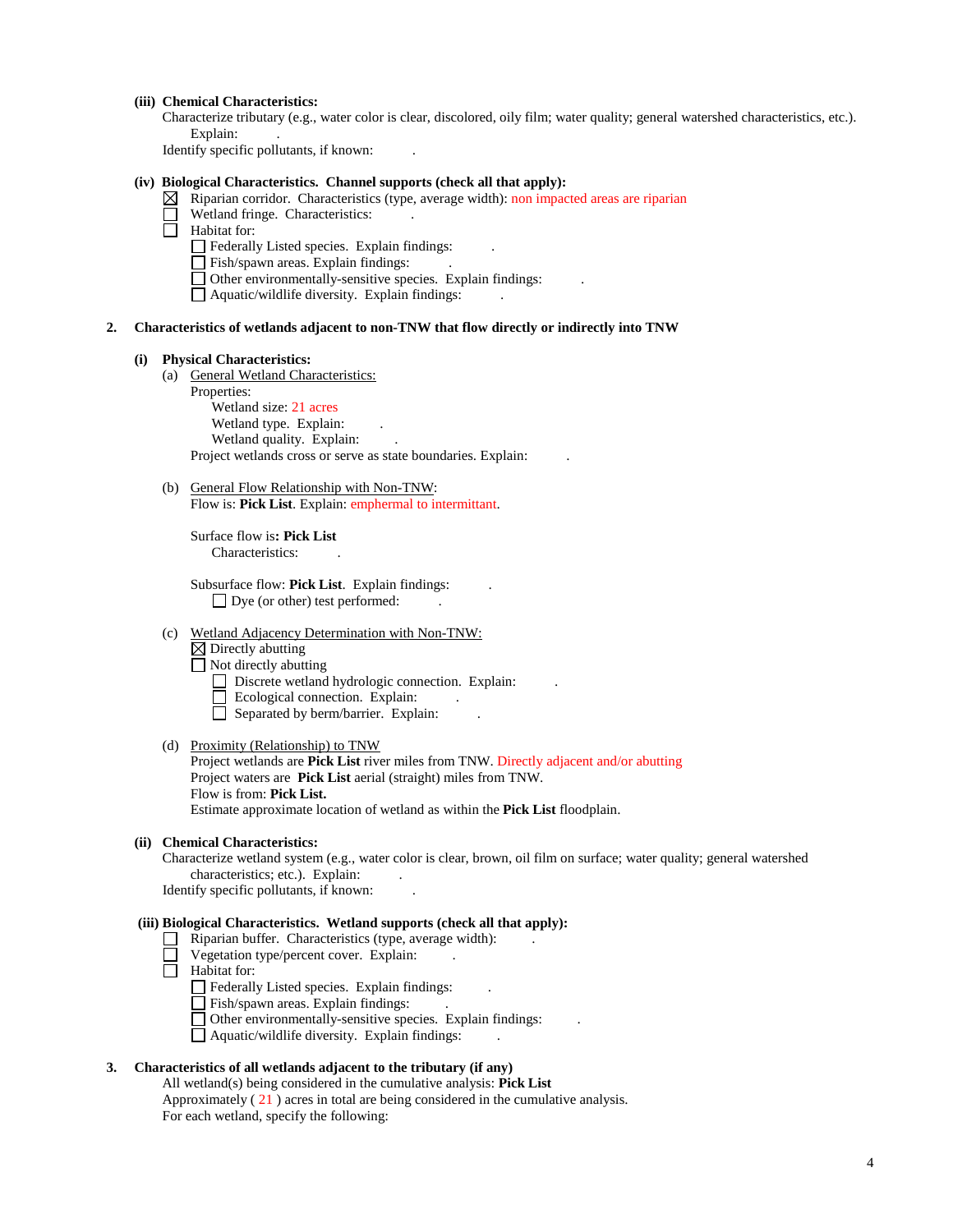Summarize overall biological, chemical and physical functions being performed: .

## **C. SIGNIFICANT NEXUS DETERMINATION**

**A significant nexus analysis will assess the flow characteristics and functions of the tributary itself and the functions performed by any wetlands adjacent to the tributary to determine if they significantly affect the chemical, physical, and biological integrity of a TNW. For each of the following situations, a significant nexus exists if the tributary, in combination with all of its adjacent wetlands, has more than a speculative or insubstantial effect on the chemical, physical and/or biological integrity of a TNW. Considerations when evaluating significant nexus include, but are not limited to the volume, duration, and frequency of the flow of water in the tributary and its proximity to a TNW, and the functions performed by the tributary and all its adjacent wetlands. It is not appropriate to determine significant nexus based solely on any specific threshold of distance (e.g. between a tributary and its adjacent wetland or between a tributary and the TNW). Similarly, the fact an adjacent wetland lies within or outside of a floodplain is not solely determinative of significant nexus.** 

#### **Draw connections between the features documented and the effects on the TNW, as identified in the** *Rapanos* **Guidance and discussed in the Instructional Guidebook. Factors to consider include, for example:**

- Does the tributary, in combination with its adjacent wetlands (if any), have the capacity to carry pollutants or flood waters to TNWs, or to reduce the amount of pollutants or flood waters reaching a TNW?
- Does the tributary, in combination with its adjacent wetlands (if any), provide habitat and lifecycle support functions for fish and other species, such as feeding, nesting, spawning, or rearing young for species that are present in the TNW?
- Does the tributary, in combination with its adjacent wetlands (if any), have the capacity to transfer nutrients and organic carbon that support downstream foodwebs?
- Does the tributary, in combination with its adjacent wetlands (if any), have other relationships to the physical, chemical, or biological integrity of the TNW?

#### **Note: the above list of considerations is not inclusive and other functions observed or known to occur should be documented below:**

- **1. Significant nexus findings for non-RPW that has no adjacent wetlands and flows directly or indirectly into TNWs.** Explain findings of presence or absence of significant nexus below, based on the tributary itself, then go to Section III.D: .
- **2. Significant nexus findings for non-RPW and its adjacent wetlands, where the non-RPW flows directly or indirectly into TNWs.** Explain findings of presence or absence of significant nexus below, based on the tributary in combination with all of its adjacent wetlands, then go to Section III.D: .
- **3. Significant nexus findings for wetlands adjacent to an RPW but that do not directly abut the RPW.** Explain findings of presence or absence of significant nexus below, based on the tributary in combination with all of its adjacent wetlands, then go to Section III.D:

## **D. DETERMINATIONS OF JURISDICTIONAL FINDINGS. THE SUBJECT WATERS/WETLANDS ARE (CHECK ALL THAT APPLY):**

**TNWs and Adjacent Wetlands.** Check all that apply and provide size estimates in review area: The project site area is headwaters wetlands and tributary to the Tred Avon River.

- **1.**
- $\sqrt{\ }$  TNWs: linear feetwidth (ft), Or,

 $\overline{\boxtimes}$  Wetlands adjacent to TNWs: acres. 21 acres

## **2. RPWs that flow directly or indirectly into TNWs.**

- $\boxtimes$  Tributaries of TNWs where tributaries typically flow year-round are jurisdictional. Provide data and rationale indicating that tributary is perennial: tributary is headwaters of the Tred Avon River and has visible year round flow
- $\Box$  Tributaries of TNW where tributaries have continuous flow "seasonally" (e.g., typically three months each year) are jurisdictional. Data supporting this conclusion is provided at Section III.B. Provide rationale indicating that tributary flows seasonally: .

Provide estimates for jurisdictional waters in the review area (check all that apply):

- $\Box$  Tributary waters: linear feet width (ft).
- □ Other non-wetland waters: acres.

Identify type(s) of waters: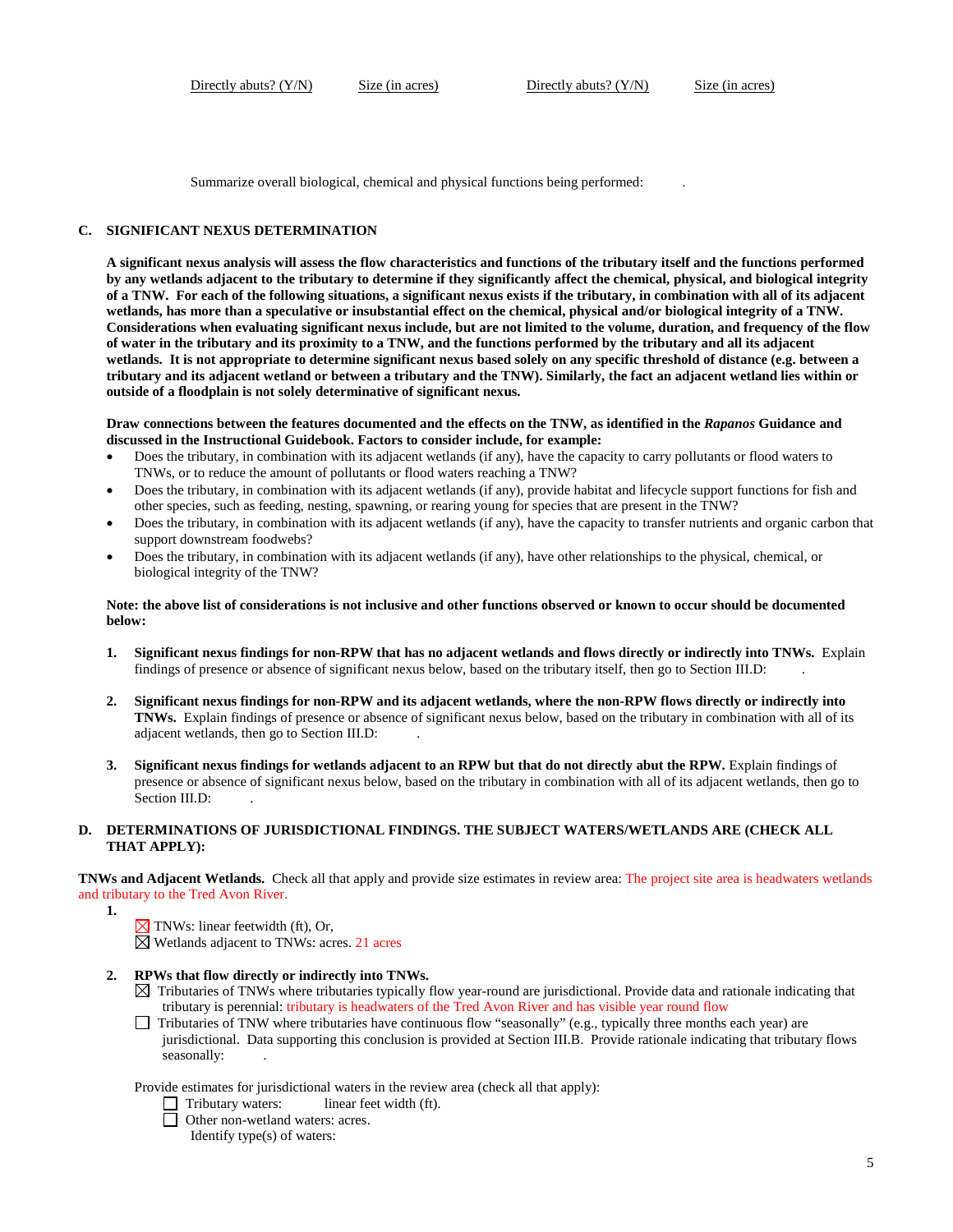## **3. Non-RPWs[7](#page-5-0) that flow directly or indirectly into TNWs.**

 $\boxtimes$  Waterbody that is not a TNW or an RPW, but flows directly or indirectly into a TNW, and it has a significant nexus with a TNW is jurisdictional. Data supporting this conclusion is provided at Section III.C.

Provide estimates for jurisdictional waters within the review area (check all that apply):

- Tributary waters: linear feet width (ft).
- □ Other non-wetland waters: acres.

Identify type(s) of waters: **.**

## **4. Wetlands directly abutting an RPW that flow directly or indirectly into TNWs.**

 $\boxtimes$  Wetlands directly abut RPW and thus are jurisdictional as adjacent wetlands.

- $\boxtimes$  Wetlands directly abutting an RPW where tributaries typically flow year-round. Provide data and rationale indicating that tributary is perennial in Section III.D.2, above. Provide rationale indicating that wetland is directly abutting an RPW: **.**
- $\boxtimes$  Wetlands directly abutting an RPW where tributaries typically flow "seasonally." Provide data indicating that tributary is seasonal in Section III.B and rationale in Section III.D.2, above. Provide rationale indicating that wetland is directly abutting an RPW: manmade agricultural drainage ditches that flow directly into the headwaters tributary of the Tred Avon River.

Provide acreage estimates for jurisdictional wetlands in the review area: acres.

- **5. Wetlands adjacent to but not directly abutting an RPW that flow directly or indirectly into TNWs.**
	- Wetlands that do not directly abut an RPW, but when considered in combination with the tributary to which they are adjacent and with similarly situated adjacent wetlands, have a significant nexus with a TNW are jurisidictional. Data supporting this conclusion is provided at Section III.C.

Provide acreage estimates for jurisdictional wetlands in the review area: acres.

#### **6. Wetlands adjacent to non-RPWs that flow directly or indirectly into TNWs.**

Wetlands adjacent to such waters, and have when considered in combination with the tributary to which they are adjacent and with similarly situated adjacent wetlands, have a significant nexus with a TNW are jurisdictional. Data supporting this conclusion is provided at Section III.C.

Provide estimates for jurisdictional wetlands in the review area: acres.

- **7. Impoundments of jurisdictional waters. [8](#page-5-1)**
	- As a general rule, the impoundment of a jurisdictional tributary remains jurisdictional.
	- Demonstrate that impoundment was created from "waters of the U.S.," or
	- Demonstrate that water meets the criteria for one of the categories presented above (1-6), or
	- n Demonstrate that water is isolated with a nexus to commerce (see E below).
- **E. ISOLATED [INTERSTATE OR INTRA-STATE] WATERS, INCLUDING ISOLATED WETLANDS, THE USE, DEGRADATION OR DESTRUCTION OF WHICH COULD AFFECT INTERSTATE COMMERCE, INCLUDING ANY SUCH WATERS (CHECK ALL THAT APPLY):[9](#page-5-2)**
	- which are or could be used by interstate or foreign travelers for recreational or other purposes.<br>  $\Box$  from which fish or shellfish are or could be taken and sold in interstate or foreign commerce.
	- from which fish or shellfish are or could be taken and sold in interstate or foreign commerce.
	- which are or could be used for industrial purposes by industries in interstate commerce.
	- Interstate isolated waters. Explain:
	- Other factors. Explain:

#### **Identify water body and summarize rationale supporting determination:** .

<sup>-&</sup>lt;br>7

<span id="page-5-0"></span><sup>&</sup>lt;sup>7</sup>See Footnote # 3.<br><sup>8</sup> To complete the analysis refer to the key in Section III.D.6 of the Instructional Guidebook.

<span id="page-5-2"></span><span id="page-5-1"></span>**<sup>9</sup> Prior to asserting or declining CWA jurisdiction based solely on this category, Corps Districts will elevate the action to Corps and EPA HQ for review consistent with the process described in the Corps/EPA** *Memorandum Regarding CWA Act Jurisdiction Following Rapanos.*